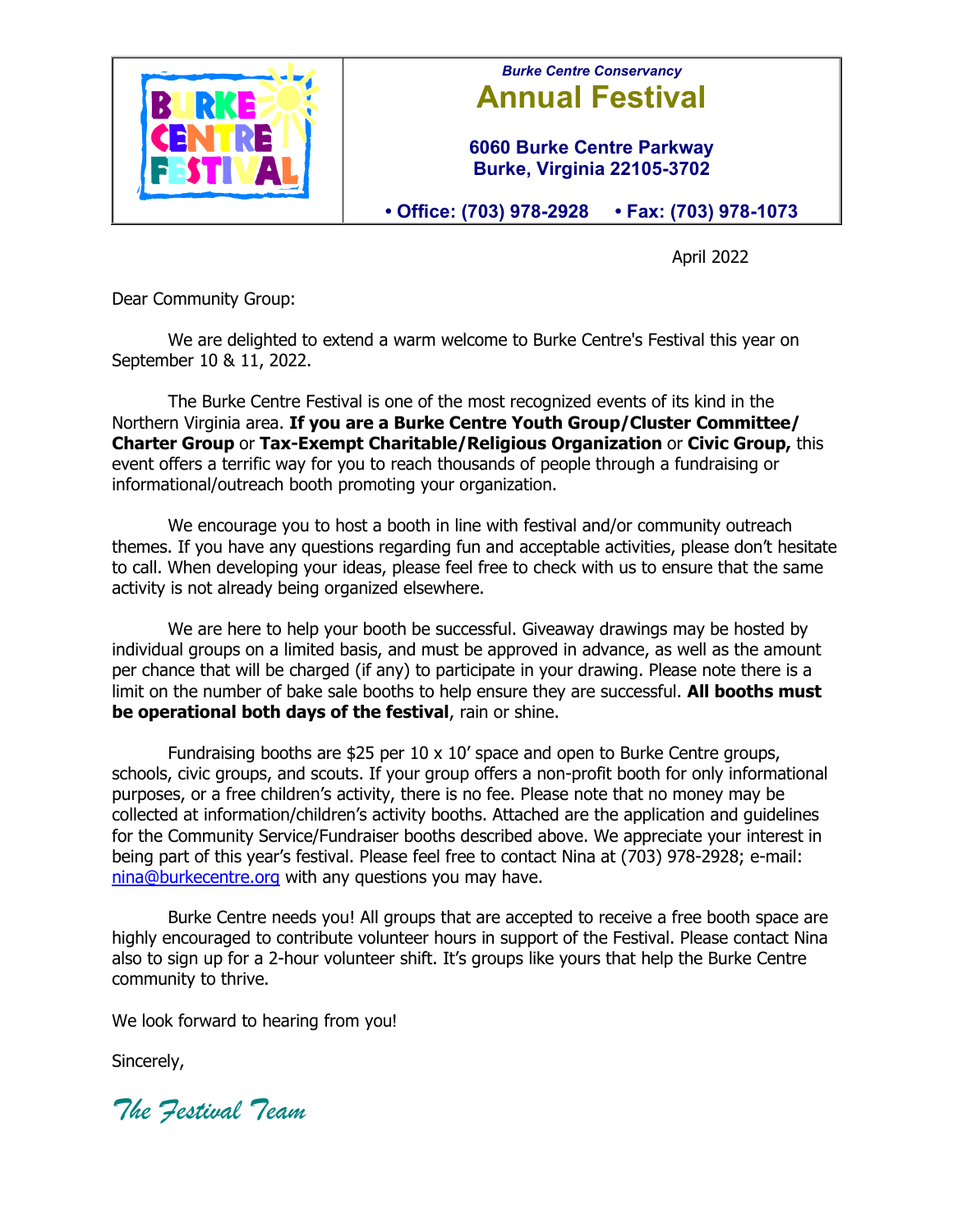|                                                                                    | <b>COMMUNITY SERVICE / FUNDRAISER</b>                                                                                       |                                  |
|------------------------------------------------------------------------------------|-----------------------------------------------------------------------------------------------------------------------------|----------------------------------|
|                                                                                    | <b>CHILDREN'S ACTIVITY BOOTH APPLICATION</b>                                                                                |                                  |
|                                                                                    |                                                                                                                             |                                  |
|                                                                                    | <b>SEPTEMBER 10 &amp; 11, 2022</b>                                                                                          |                                  |
|                                                                                    | Please return this form and application fee to the Burke Centre Conservancy, 6060 Burke                                     |                                  |
|                                                                                    | Centre Parkway, Burke, VA 22015-3702. Attn: Festival Staff or email                                                         |                                  |
|                                                                                    | festival@burkecentre.org. Due by July 25, 2022. Please print legibly!                                                       |                                  |
|                                                                                    |                                                                                                                             |                                  |
|                                                                                    |                                                                                                                             |                                  |
|                                                                                    |                                                                                                                             |                                  |
|                                                                                    |                                                                                                                             |                                  |
|                                                                                    |                                                                                                                             |                                  |
|                                                                                    |                                                                                                                             |                                  |
|                                                                                    |                                                                                                                             |                                  |
|                                                                                    |                                                                                                                             |                                  |
|                                                                                    |                                                                                                                             |                                  |
|                                                                                    | Brief Group Description (describe what your group does to help benefit the community, etc.):                                |                                  |
|                                                                                    |                                                                                                                             |                                  |
|                                                                                    |                                                                                                                             |                                  |
|                                                                                    |                                                                                                                             |                                  |
|                                                                                    |                                                                                                                             |                                  |
|                                                                                    |                                                                                                                             |                                  |
|                                                                                    |                                                                                                                             |                                  |
|                                                                                    |                                                                                                                             |                                  |
|                                                                                    |                                                                                                                             |                                  |
|                                                                                    | If Fundraiser, describe prizes and amount per ticket you will be collecting: \$                                             |                                  |
|                                                                                    |                                                                                                                             |                                  |
|                                                                                    |                                                                                                                             |                                  |
|                                                                                    |                                                                                                                             |                                  |
|                                                                                    | All spaces are 10x10' -- please check applicable category below - (detailed definitions on reverse)                         |                                  |
|                                                                                    |                                                                                                                             |                                  |
|                                                                                    | <b>J BURKE CENTRE COMMUNITY/CIVIC ORGANIZATION INFO-ONLY BOOTH</b>                                                          | (No Charge)                      |
|                                                                                    |                                                                                                                             |                                  |
|                                                                                    | <b>J BURKE CENTRE YOUTH GROUP/CIVIC GROUP FUNDRAISER</b>                                                                    | (\$25 per space)                 |
|                                                                                    | <b>I BURKE CENTRE GROUP "FREE CHILDREN'S ACTIVITY BOOTH"</b>                                                                | (No Charge)                      |
|                                                                                    |                                                                                                                             |                                  |
|                                                                                    | If you wish to apply by mail and pay by credit card, please complete this section:                                          |                                  |
|                                                                                    |                                                                                                                             |                                  |
|                                                                                    | [ ] VISA or [ ] MASTERCARD (please check one) <b>TOTAL AMT CHARGED</b> : \$                                                 |                                  |
|                                                                                    |                                                                                                                             |                                  |
|                                                                                    |                                                                                                                             |                                  |
|                                                                                    |                                                                                                                             |                                  |
|                                                                                    | PRINT CARD HOLDER'S NAME: PHONE: PHONE:                                                                                     |                                  |
|                                                                                    |                                                                                                                             |                                  |
| *BILLING ADDRESS:                                                                  |                                                                                                                             |                                  |
|                                                                                    | CVV number is the security code found on the back side of your credit card, typically represented by the last three numbers |                                  |
|                                                                                    | shown. *The billing address must match the exact address where the card is billed.                                          |                                  |
|                                                                                    |                                                                                                                             |                                  |
|                                                                                    |                                                                                                                             |                                  |
|                                                                                    |                                                                                                                             |                                  |
| <b>Signature</b> (approves above info including credit card payment if applicable) |                                                                                                                             | <b>Date</b>                      |
|                                                                                    |                                                                                                                             |                                  |
|                                                                                    | ***************** (FOR OFFICE USE ONLY) ************************                                                            |                                  |
| Date Received: ________                                                            | Approved:                                                                                                                   | Space Assignment: ______________ |
| Amt Paid: \$______________                                                         | Disapproved:                                                                                                                |                                  |
| Receipt #:                                                                         | Refund Date:                                                                                                                |                                  |